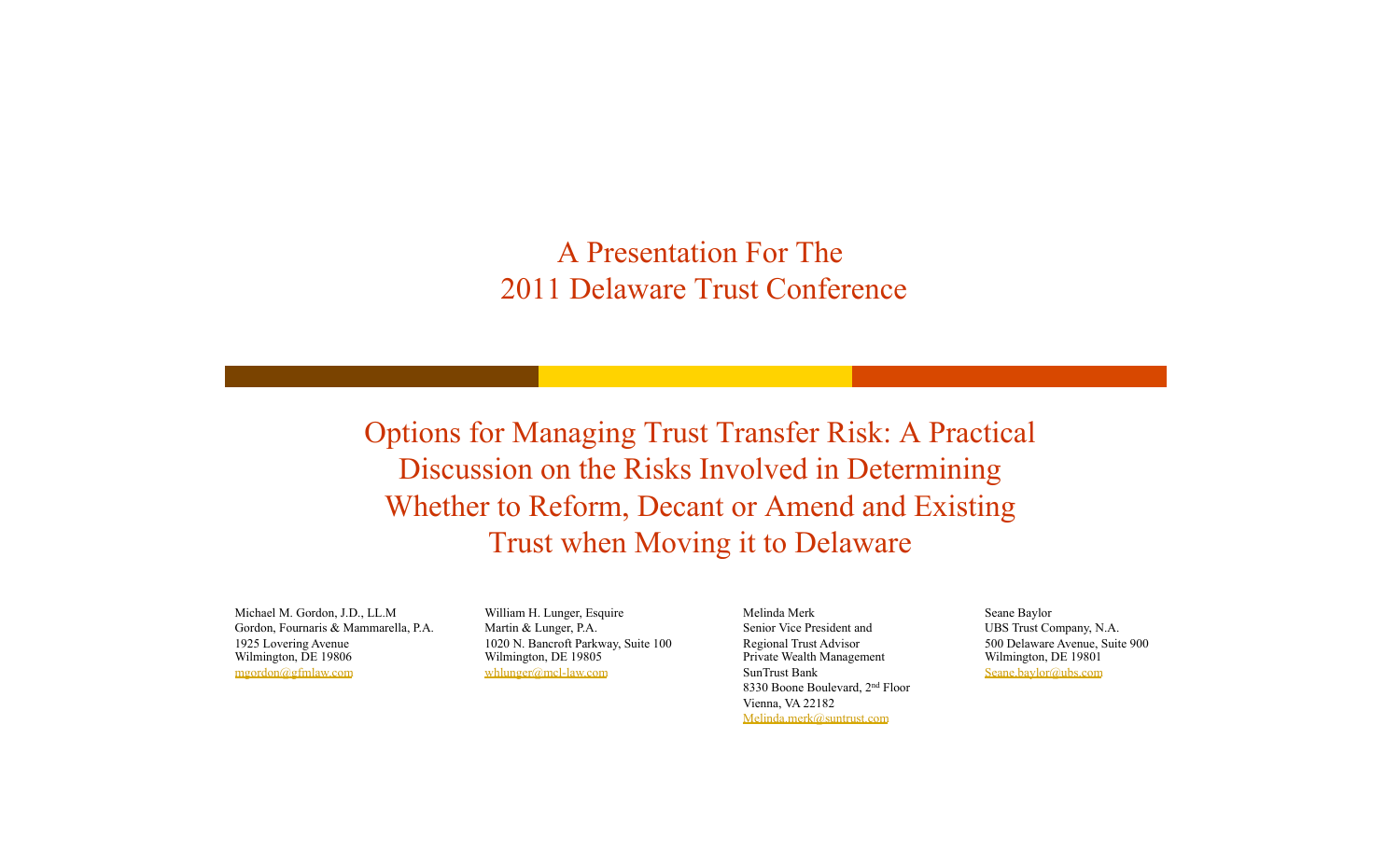#### IRS Circular 230

To ensure compliance with IRS requirements, I must inform you that any U.S. federal tax advice contained herein is not intended or written to be used, and cannot be used, for the purpose of avoiding any penalties that may be imposed under the Internal Revenue Code or for the purpose of promoting, marketing, or recommending any transaction or matter addressed herein.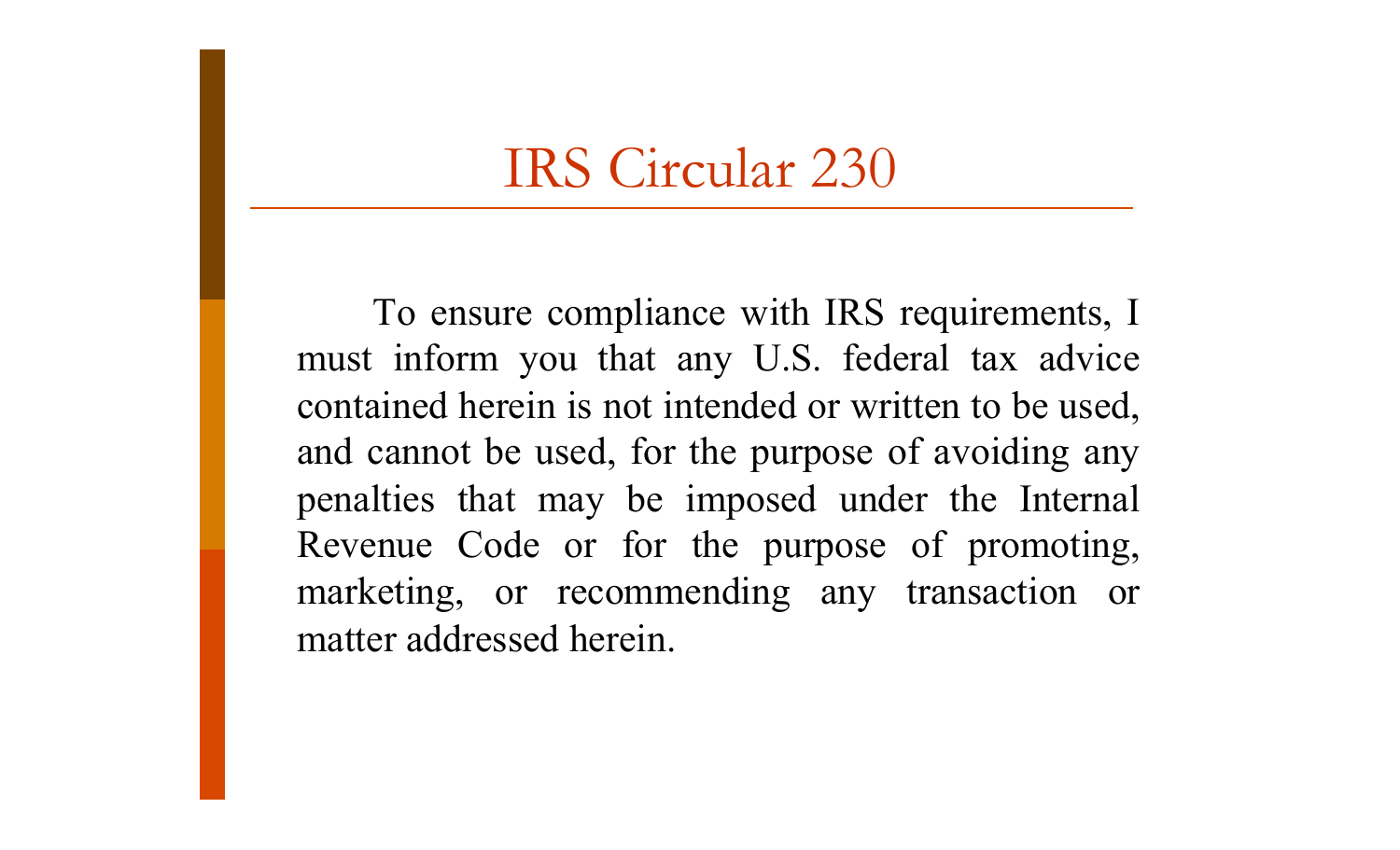Methods for Reforming Irrevocable Trusts Under Delaware Law

There are two ways that an Irrevocable Trust may be modified under Delaware law:

1. Through a judicial reformation; and 2. Through the use of Delaware's decanting statute (12 <u>Del</u>. C. § 3528).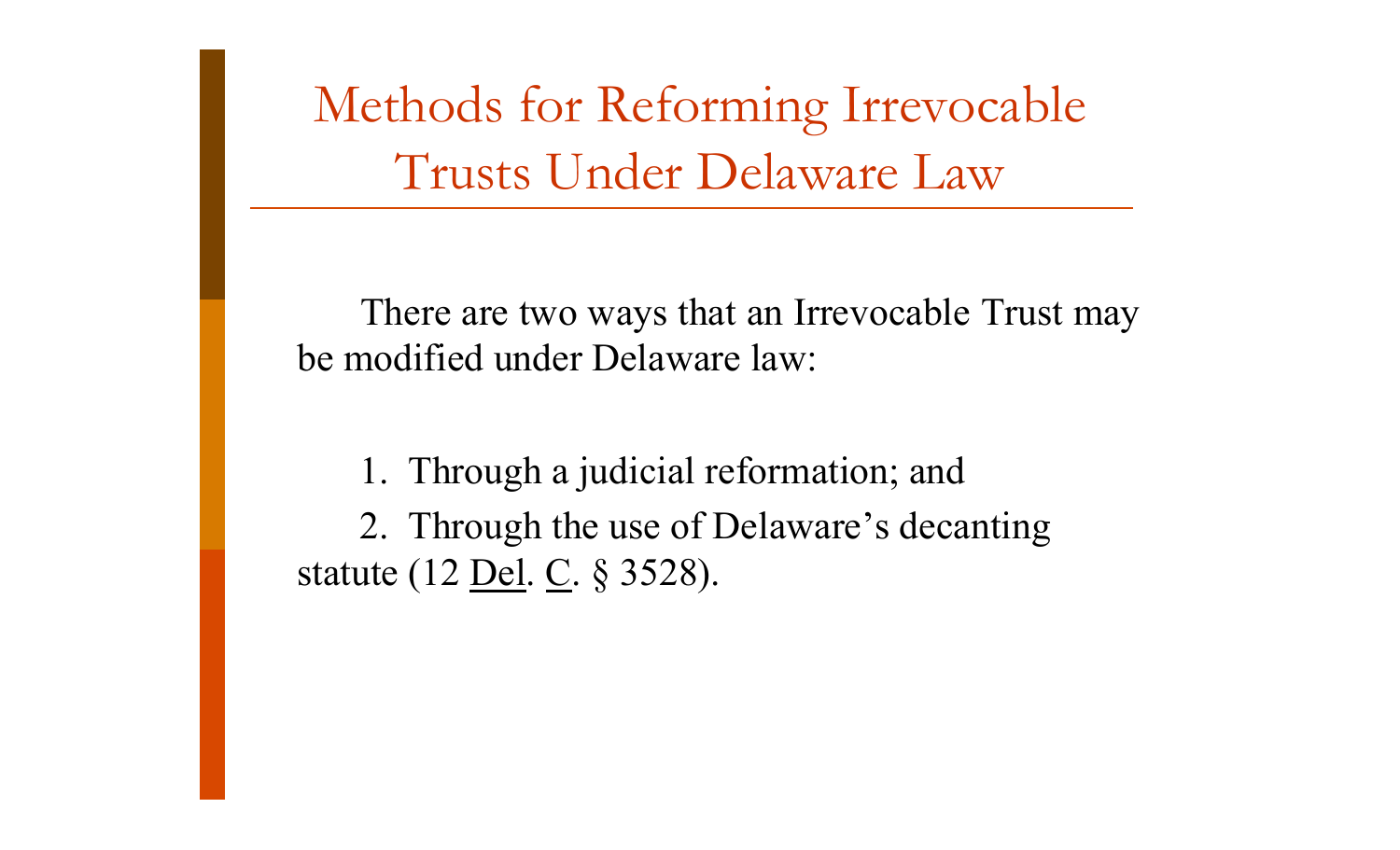#### The Delaware Court of Chancery

The Delaware Court of Chancery is comprised of one Chancellor, four Vice Chancellors and two Masters in Chancery.

2. Every new matter is filed to the attention of the Chancellor, who then assigns it within the Court.

3. The Delaware Court of Chancery has specialized jurisdiction over business and corporate law matters.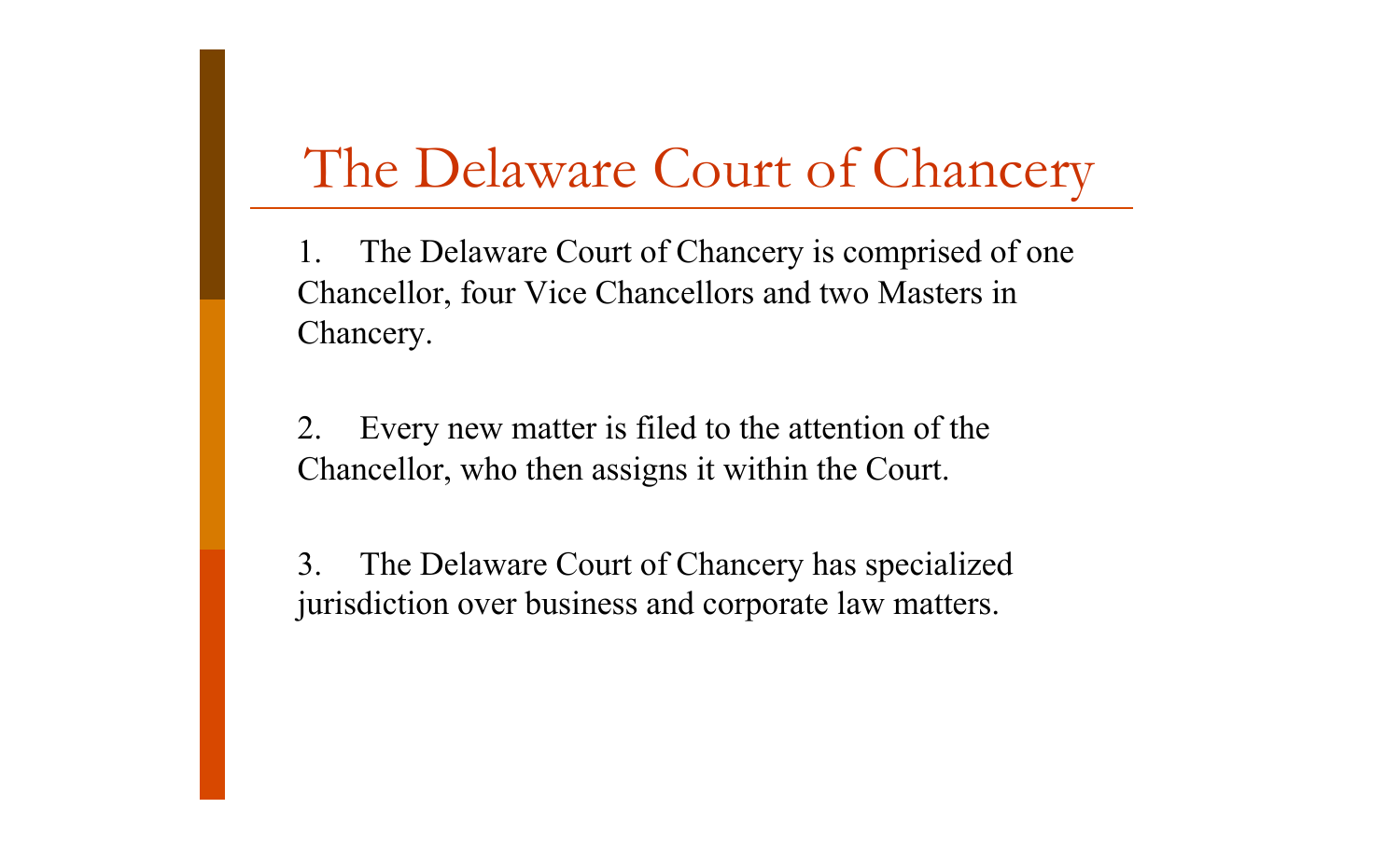#### The Delaware Court of Chancery

4. The Delaware Court of Chancery also has exclusive jurisdiction over all matters and causes in equity, including Delaware trust administration and trust interpretation cases.  $10$  <u>Del</u>. C.  $\S$  341.

5. Generally, the Delaware Court of Chancery will accept jurisdiction over a Consent Petition if a trust has a Delaware trustee, or will have a Delaware trustee upon the effective date of the order (i.e., if the order itself causes a conditional acceptance of appointment of a Delaware trustee to become effective).

6. There is no jury participation for proceedings in the Delaware Court of Chancery and cases are handled in a timely and efficient manner.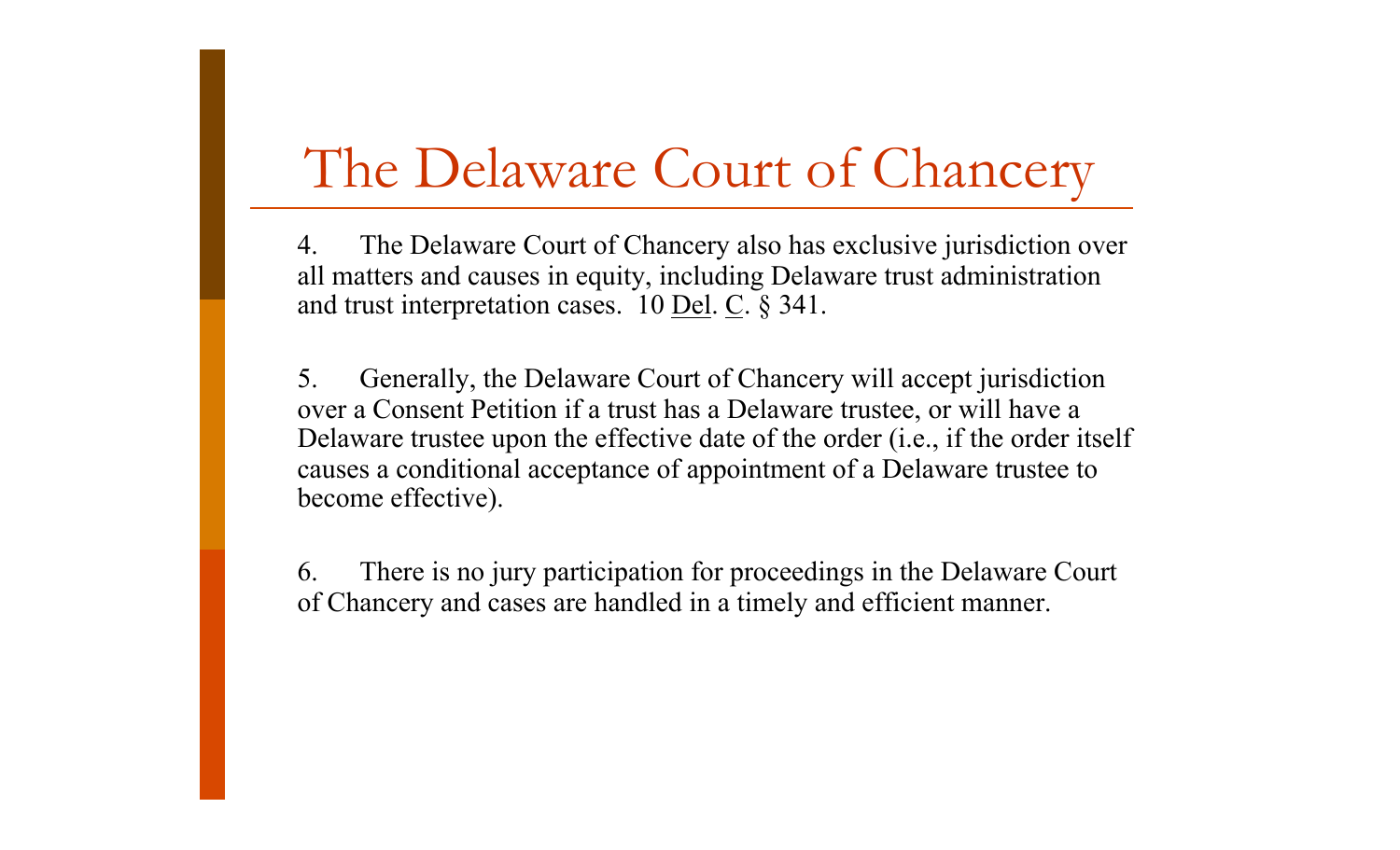#### Consent Petitions

The Court of Chancery has worked closely with the Estates and Trusts Section of the Delaware Bar Association to allow "Consent Petitions" for purposes of reforming irrevocable trusts. If all parties interested in the trust agree (or for tax reasons state their non-objection or take no position), the trust may be reformed for a proper purpose. The process continues to evolve.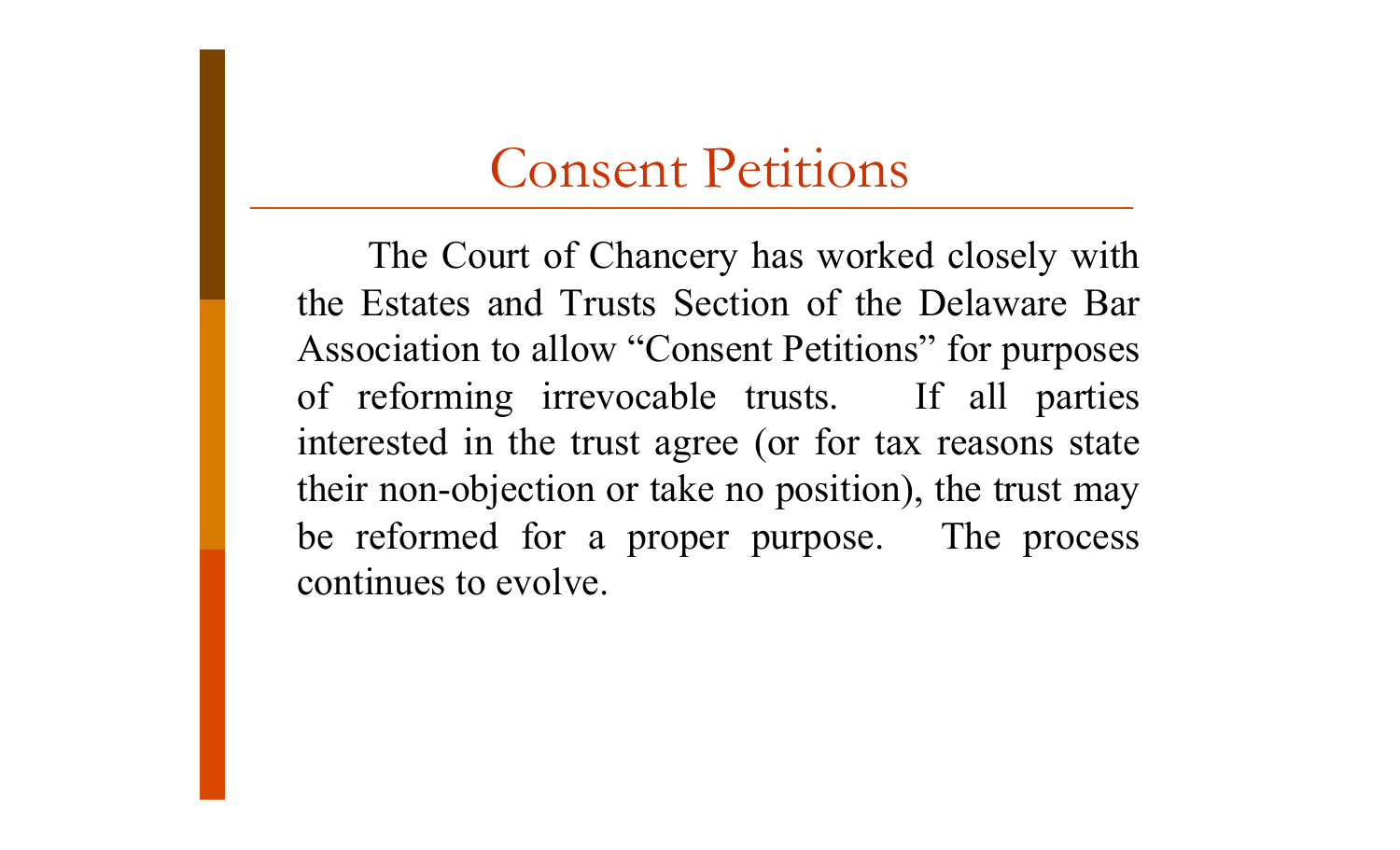There are several requirements for filing Consent Petitions with the Register in Chancery relating to trust matters:

 1. The Petition must fully disclose all facts and circumstances related to the Trust and the relief requested.

2. The Petitioner can be anyone with an interest (beneficial or fiduciary) in the trust.

3. The Petition must be accompanied by an explanatory cover letter from the filing attorney stating the material purpose of the Petition and summarizing the relief requested in the Petition.

4. The Petition must have attached to it as an exhibit a copy of the trust instrument, amendments thereto and any Orders relating to the trust instrument.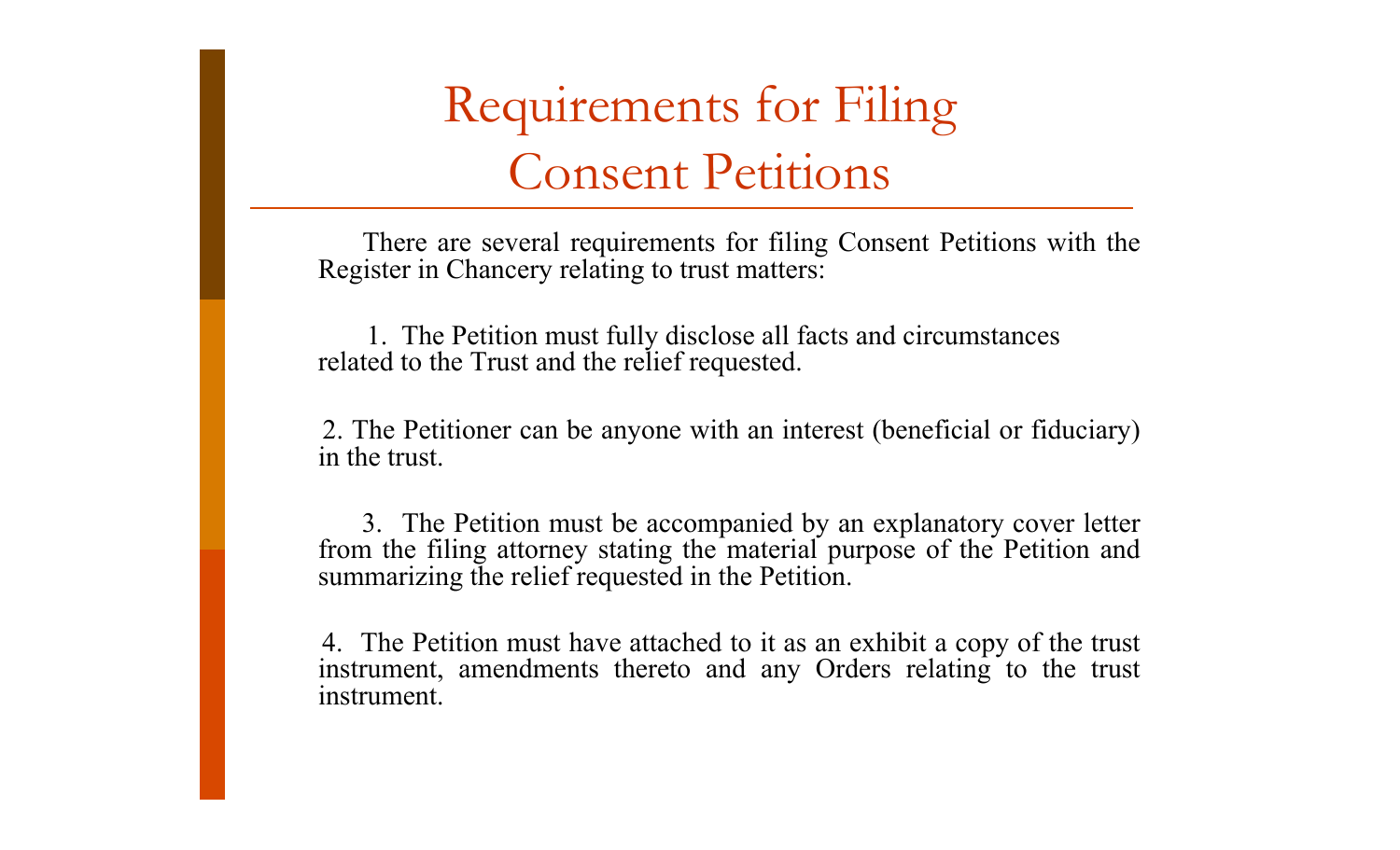5. Unless the relationship of those with a beneficial interest in the trust to the grantor is self-evident, the filing attorney must enclose with the cover letter accompanying the Petition or attached as an exhibit to the Petition a family tree or other document showing the relationship of those having a beneficial interest in the trust to the grantor.

6. The Petition must include, as exhibits, consents, notices of nonobjection or statements of no position ("Consents") to the relief requested in the Petition from all interested parties. This may include, but is not limited to, (i) trustees and other fiduciaries (unless they have otherwise signified their consent to the Petition by acting as a Petitioner or accepting a fiduciary position); (ii) the trust beneficiaries; and (iii) all other persons having an interest in the trust pursuant to the express terms of the trust instrument (such as, but not limited to, power holders and persons having other rights and powers, held in a non-fiduciary capacity, with respect to trust property).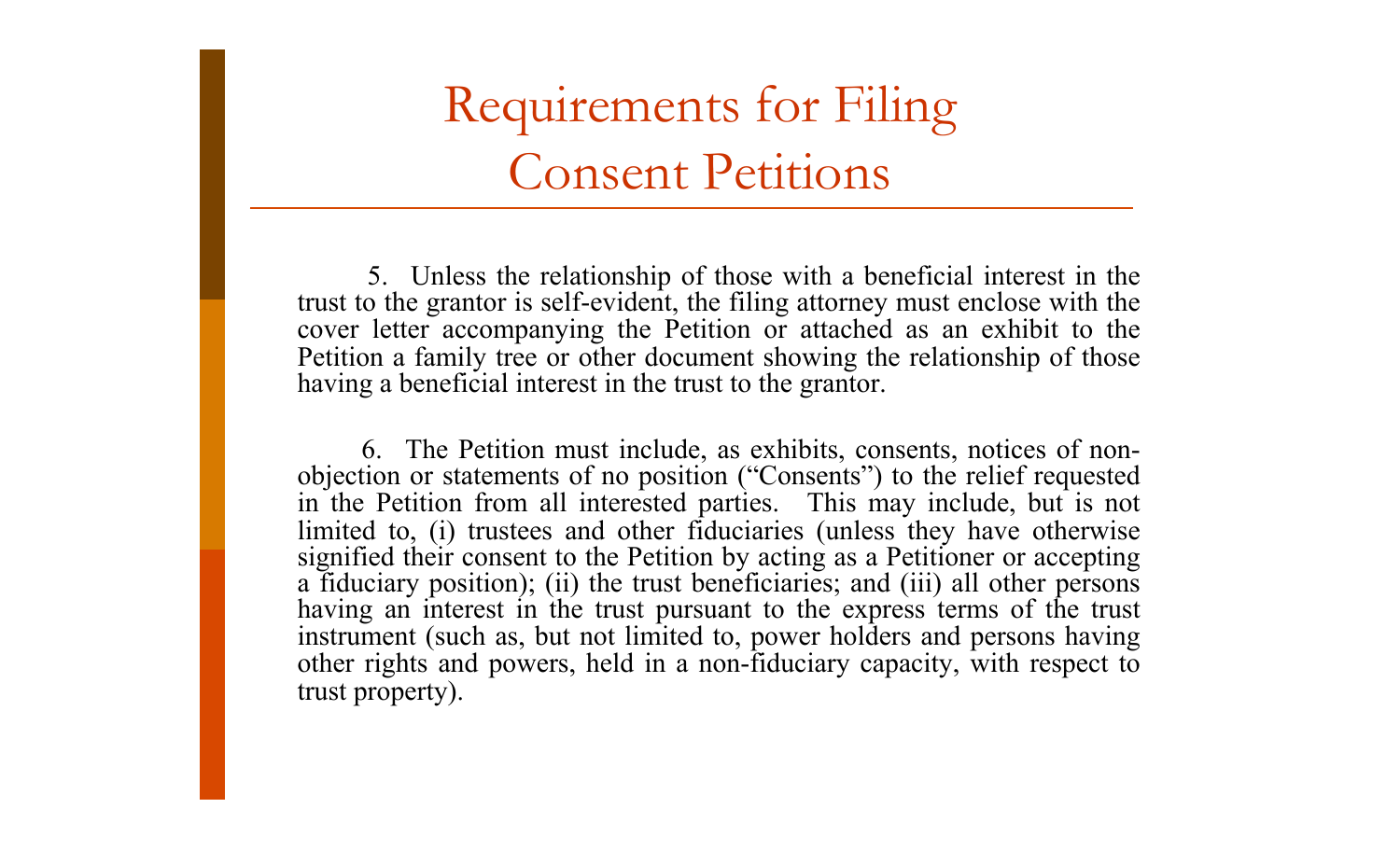7. For purposes of filing Consent Petitions, trust beneficiaries are defined as those with a present interest in the trust and those whose interest in the trust would vest, without regard to the exercise or non-exercise of a power of appointment, if the present interest in the trust terminated on the date the Petition is filed.

8. A trust beneficiary's Consent must be executed by (i) the beneficiary personally; (ii) the beneficiary's attorney ad litem; (iii) a person authorized to virtually represent the beneficiary pursuant to 12 Del.  $\overline{C}$ .  $\overline{\S}$ 3547 or any successor statute; or (iv) a person authorized by applicable law to represent the beneficiary with respect to the Petition (such as, but not limited to, the beneficiary's attorney-in-fact or the Attorney General in the case of certain charitable beneficiaries).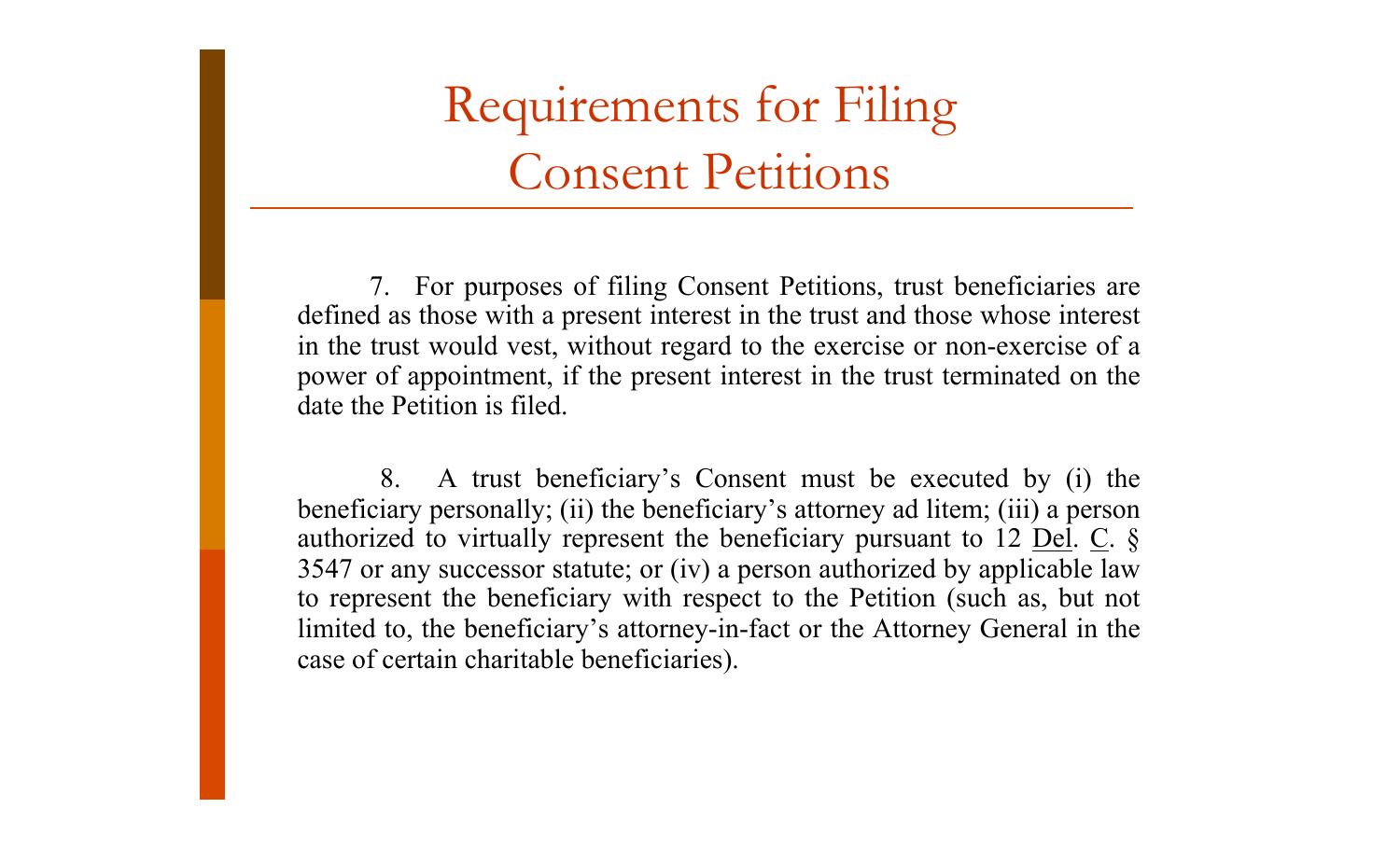9. Consents executed pursuant to 12 <u>Del</u>. C. § 3547 (Delaware's virtual representation statute) must include reference to the statute, state the relationship of the person signing the Consent to those virtually represented and include in the signature block the name of the person signing the Consent and the class of those virtually represented.

10. All Consents must be notarized unless there is justifiable cause why the Consent cannot be notarized and the Court waives the requirement.

11. All Consents must have a signature line with the name of the individual signing the consent typed or printed below the signature.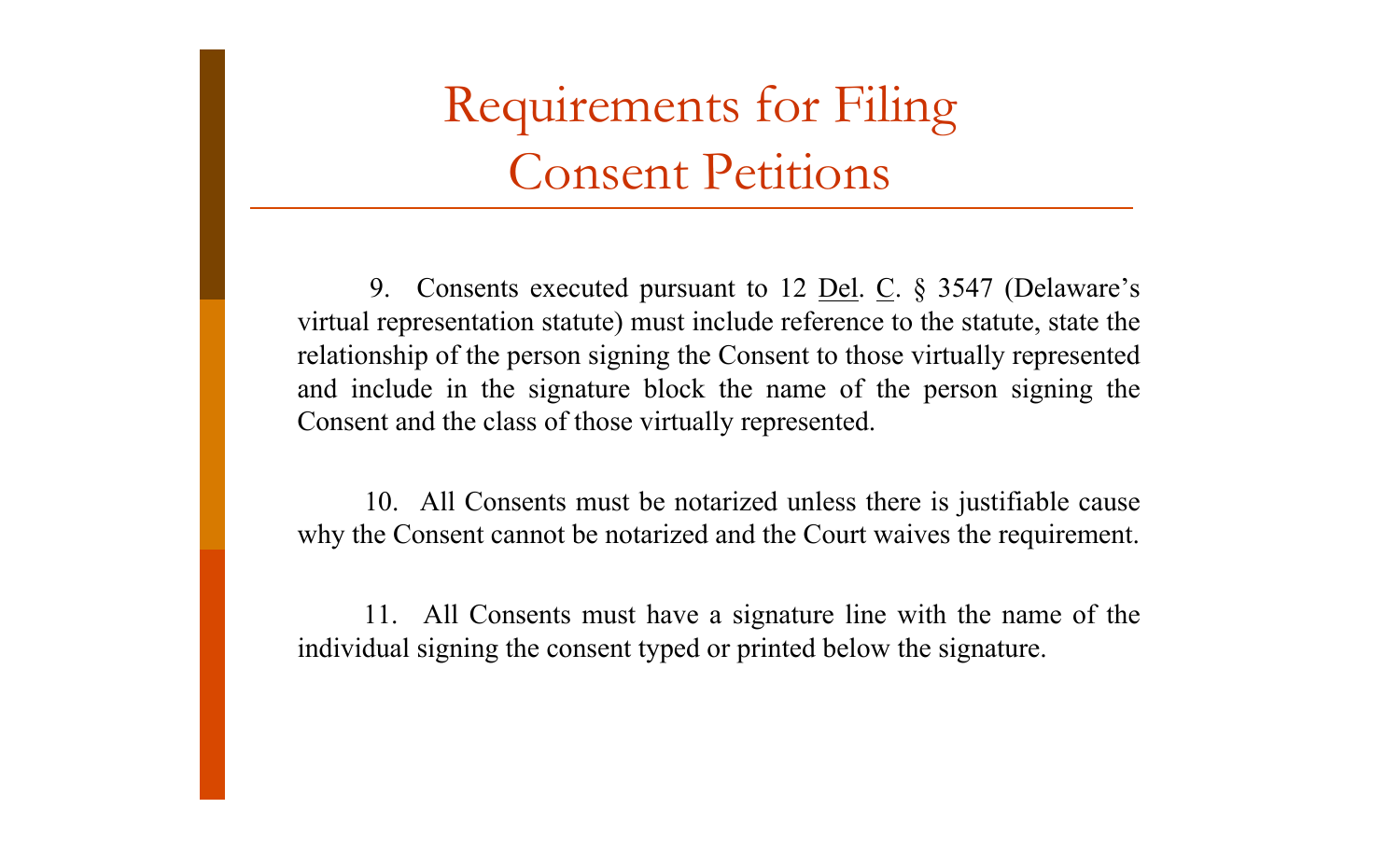#### Confidentiality of Consent Petitions

All Consent Petitions are filed in the Court of Chancery as Civil Miscellaneous Matters (C.M.) and are not matters of public record even absent a court order sealing the record. The Court is currently holding closed hearings for all Petitions.

In the event all of the Consents may not be obtained, the Petition must be filed as a Civil Action (C.A.) and set down for a hearing, meaning that the matter will be open to the public. However, when issues of confidentiality and privacy are paramount to the parties in a Civil Action, it is possible to obtain a court order to seal the record thereby keeping the trust agreement, the parties and their dispute private. Chancery Court Rule  $5(g)(3)$ .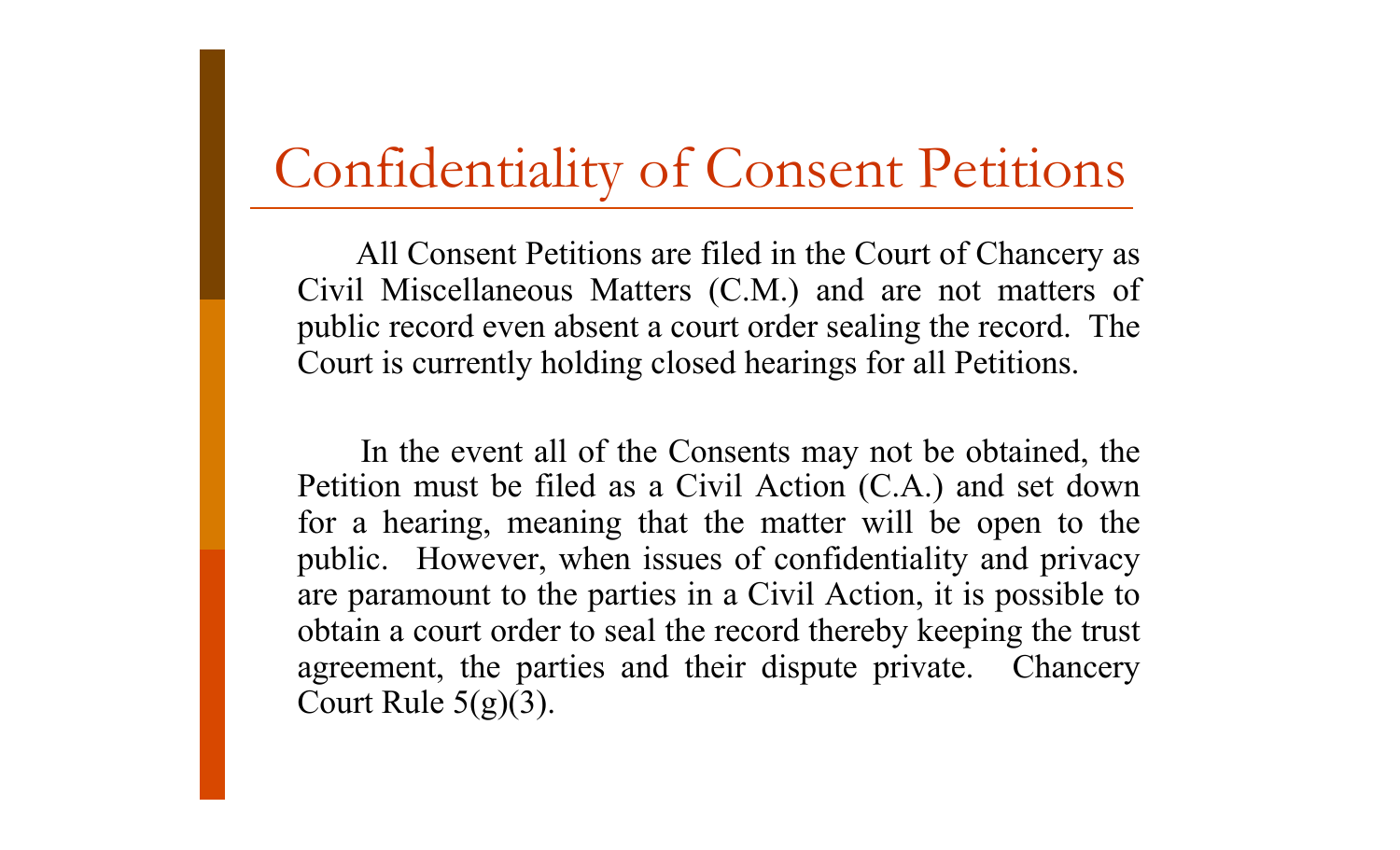Delaware's Decanting Statute 12 Del. C. § 3528

Delaware law authorizes a trustee that has authority under the terms of the trust instrument (the first trust) to invade principal for the benefit of one or more of the beneficiaries, to exercise such authority by appointing all or a portion of the principal subject to the power of invasion in favor of a trustee of a trust created pursuant to a separate instrument (a second trust). 12 <u>Del</u>. C.  $\S$  3528(a). Implicit in the statute is the concept that, if a trustee may invade principal for a beneficiary under the terms of a trust agreement, the trustee may, in the exercise of its principal invasion power, appoint the principal to a new trust for the benefit of some or all of the beneficiaries of the first trust.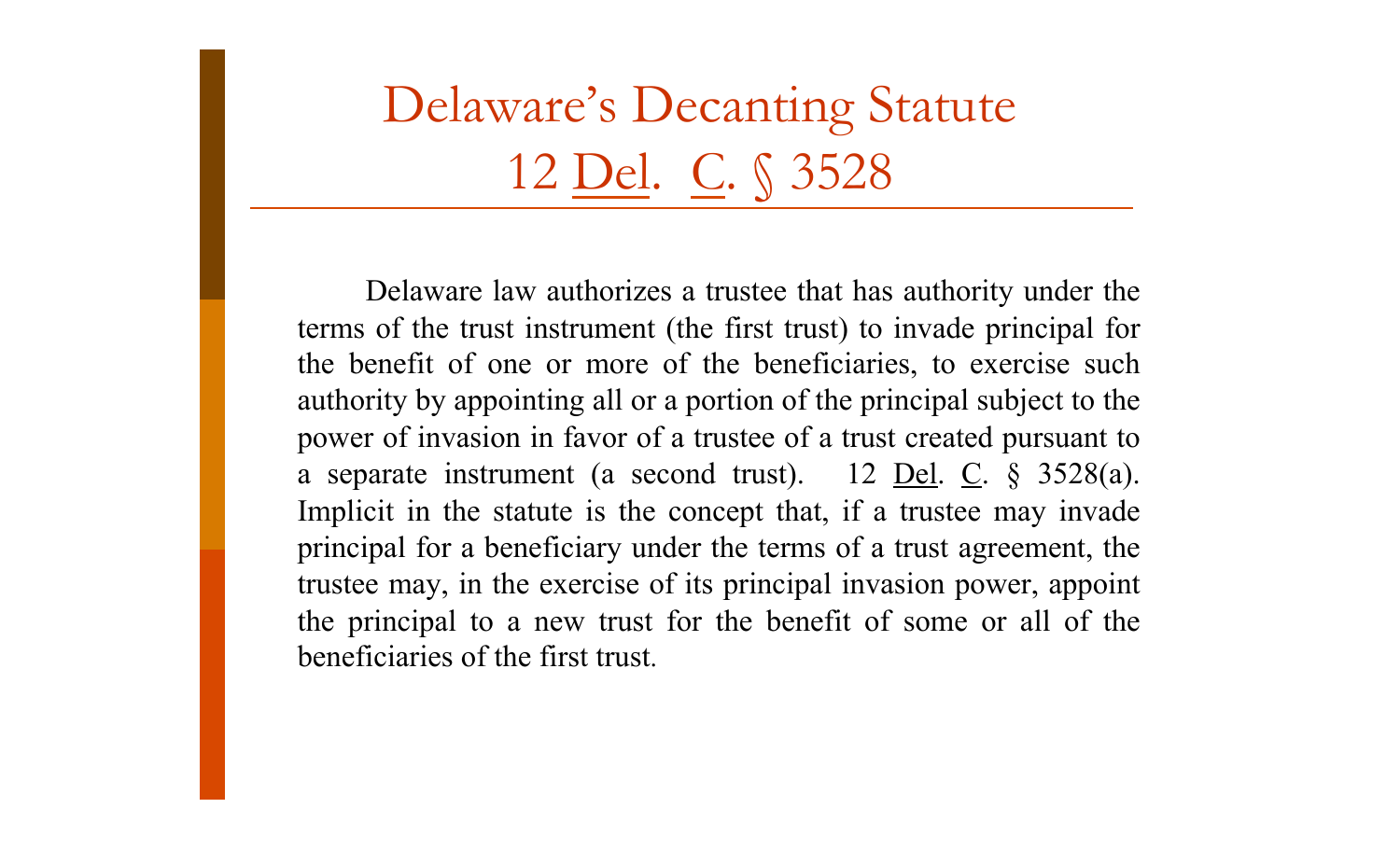Requirements for Use of Decanting Statute

1. The trust instrument must not prohibit the trustee from distributing assets in further trust for a beneficiary. 12 <u>Del</u>. C.  $\S$  3528(a).

2. The trustee must have the ability to invade principal for the benefit of one or more of the beneficiaries of the trust. 12  $\overrightarrow{Del}$ .  $\overrightarrow{C}$ . § 3528(a).

3. The beneficiaries of the second trust must also be beneficiaries of the first trust. 12 <u>Del</u>. C.  $\S 3528(a)(1)$ .

4. The second trust may not alter the beneficial interests of beneficiaries of the first trust that are not proper objects of the exercise of the power of invasion. 12 Del. C.  $\S 3528(a)(1)$ .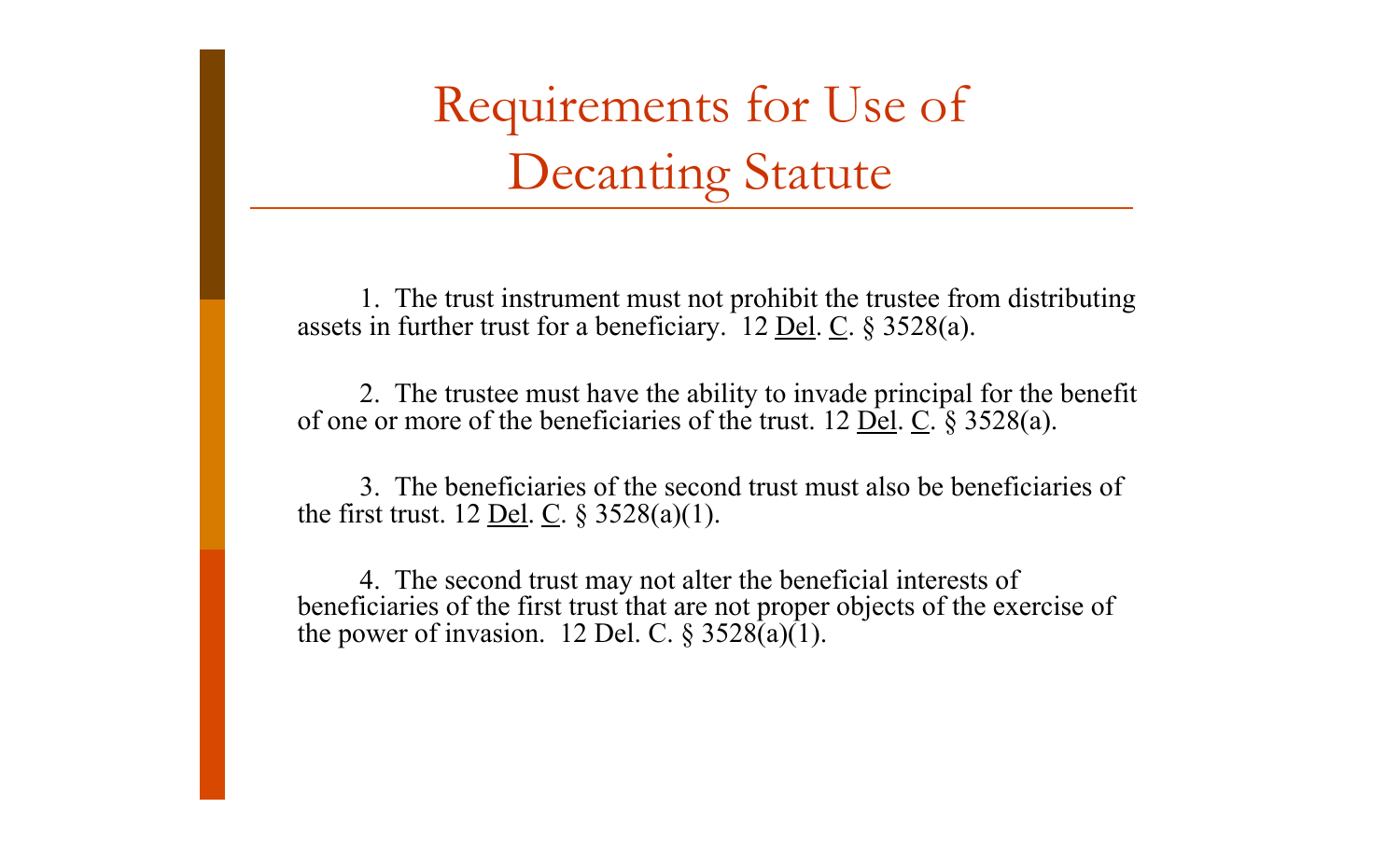Requirements for Use of Decanting Statute

5. The second trust must comply with any standard that limits the trustee's authority to make distributions from the first trust (i.e., if the first trust provides that distributions to the beneficiaries can only be made pursuant to an ascertainable standard the second trust cannot provide that distributions can be made to the beneficiaries for any purpose). 12 <u>Del</u>. C. § 3528(a)(5).

6. The first trust must be administered in Delaware. 12 <u>Del</u>.  $C$ .  $\S$ 3528(f).

7. A written "decanting instrument" must be signed and acknowledged by the trustee and filed with the records of the trust. 12 <u>Del</u>.  $\underline{C}$ . § 3528(b).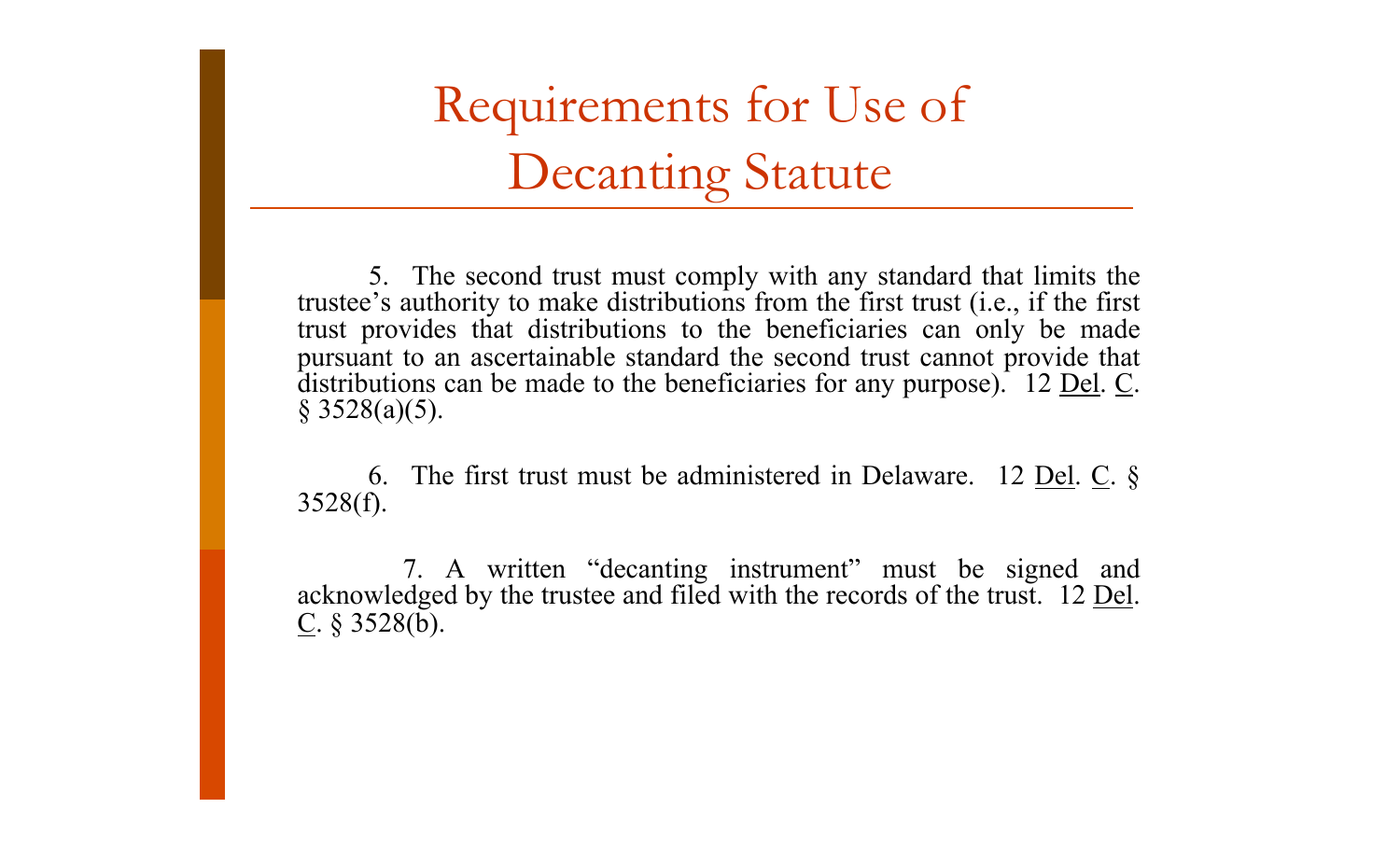#### Other Aspects of Decanting Statute

1. The trustee does not need the consent of the beneficiaries or any other interested party to exercise its decanting power. However, it is common practice to have the beneficiaries consent to the decanting and release and indemnify the trustee from any liability in connection with the decanting.

2. While the second trust may not have beneficiaries who are not also beneficiaries of the first trust, the decanting statute specifically permits the second trust to grant a beneficiary of the first trust a limited or general power of appointment thereby allowing a beneficiary to appoint trust property to a person who is not a beneficiary of the first trust.  $12 \underline{\text{Del}}$ .  $\underline{\text{C}}$ . § 3528(a).

3. A trustee's exercise of its decanting power is considered the exercise of a power of appointment and is subject to the provisions of Chapter 5 of Title 25 of the Delaware Code relating to the time at which the permissible period of the rule against perpetuities begins and the law which determines the permissible period of the rule against perpetuities.  $12$  Del. C. § 3528(c).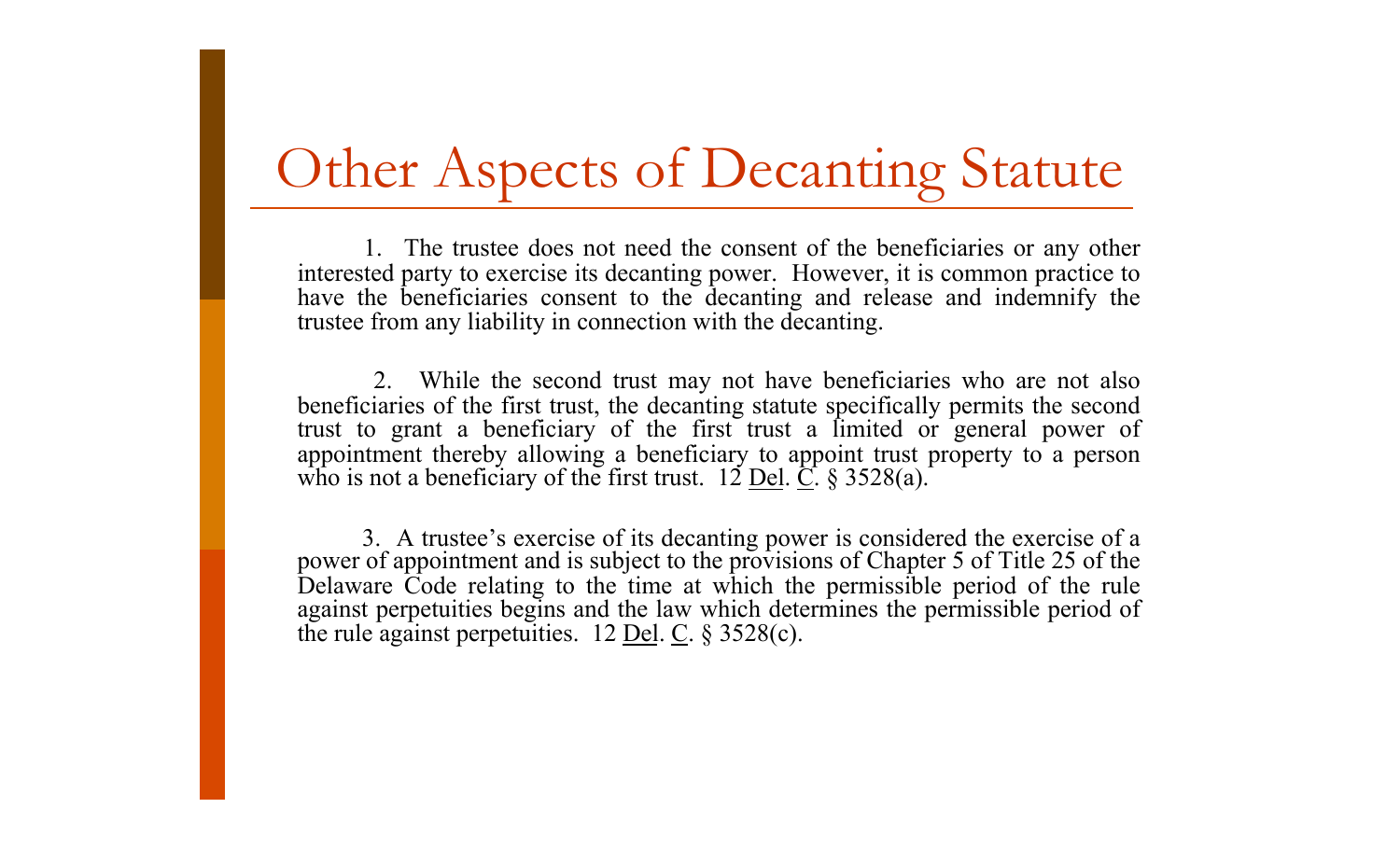Common Reformation Accomplished Through Consent Petitions and/or Decanting

1. Acceptance of jurisdiction over a trust so that Delaware is the situs of the trust and reformation of the trust so that Delaware law will thereafter govern the administration of the trust.

2. Ratification of prior trust acts by trustees and other advisors.

3. Bifurcation of trustee responsibilities through the appointment of advisers in accordance with 12  $\underline{Del}$ .  $\underline{C}$ . § 3313 (i.e., Investment Direction Advisers, Distribution Advisers and Trust Protectors).

4. Modification of other administrative provisions of a trust (i.e., succession of trustee provisions, accounting provisions, trustee powers, etc.).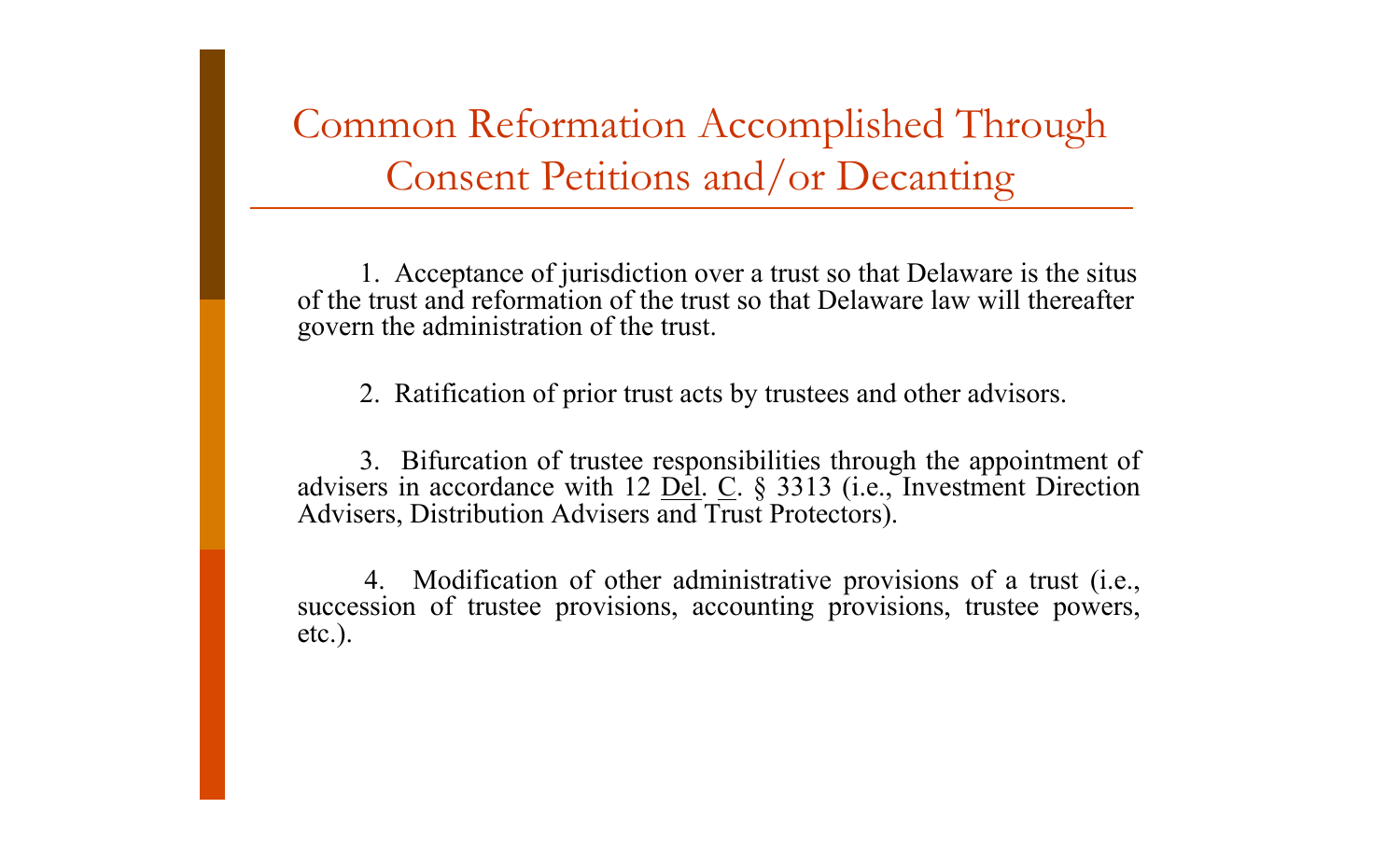Common Reformation Accomplished Through Consent Petitions and/or Decanting

5. Modification to beneficial terms of trust (i.e., removing beneficiary withdrawal rights at certain ages so trust assets stay in further trust for beneficiary's lifetime as opposed to being distributed at specified ages).

6. Conversion of grantor trust to non-grantor trust for income tax purposes.

7. Division of a pot trust into separate trusts for the benefit of a sole beneficiary.

8. Correction of mistake or ambiguity contained in trust agreement.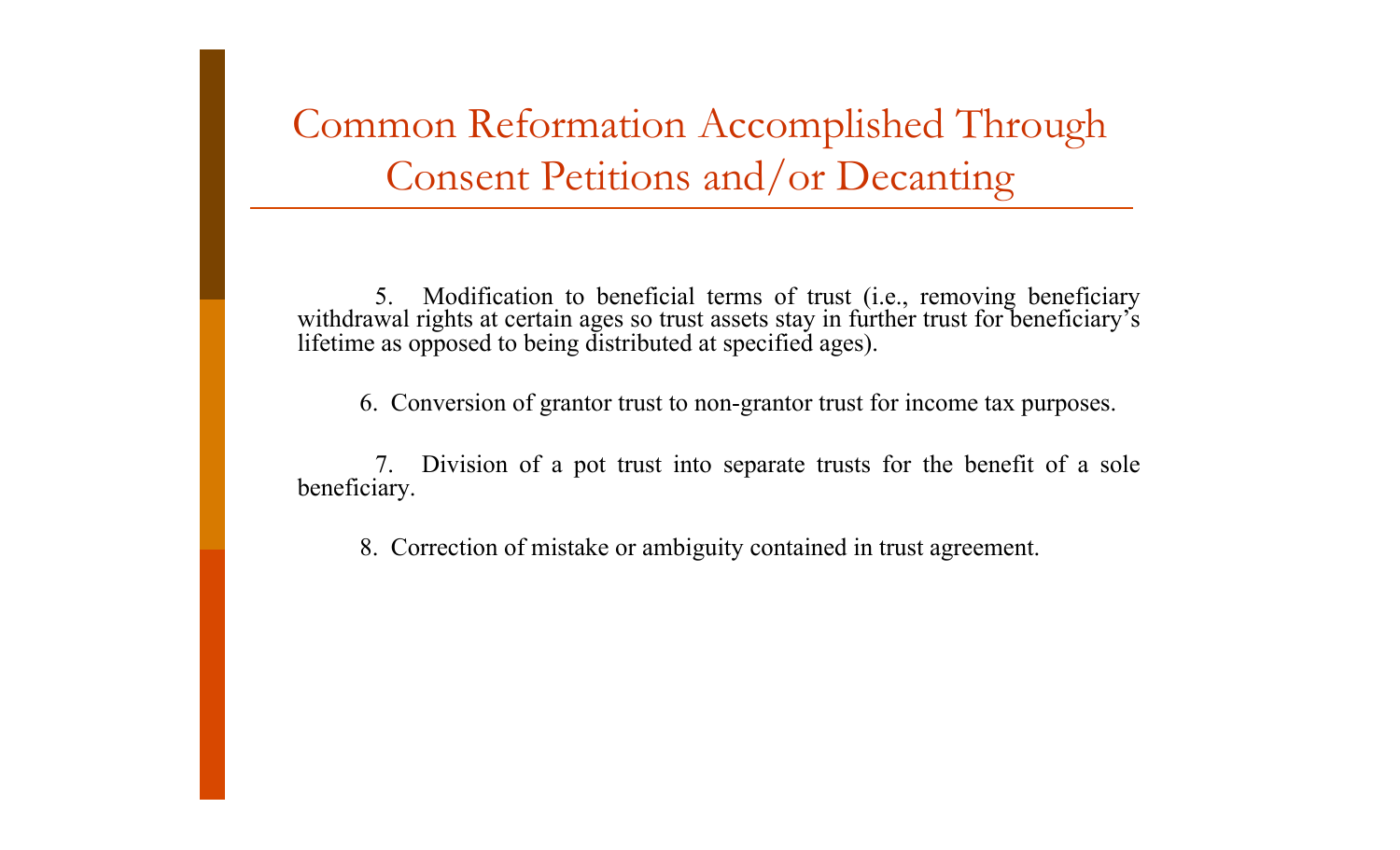# Modifying a Trust under the UTC

- $\Box$  To date, the Uniform Trust Code (UTC) has been adopted in 26 states
- The UTC can provide authority for modifying a trust, particularly in states that have not enacted a decanting statute (e.g., VA, DC, PA) and the governing document does not explicitly provide authority for the desired modification
- $\Box$  Judicial Modification or Termination
	- Section  $411$  Consent (Non-Charitable Trusts)
		- Upon the consent of the Grantor and all beneficiaries, even if inconsistent with a material purpose of the trust
		- $\Box$  Upon the consent of all beneficiaries, if not inconsistent with a material purpose of the trust
		- Without unanimous consent of the beneficiaries, if the court determines the interest of any non-consenting beneficiary will be adequately protected
	- Section 412 Unanticipated circumstances
	- Section 414 Uneconomic trust
	- Section 415 Correct mistake of law or fact
	- Section 416 Achieve Grantor's tax objectives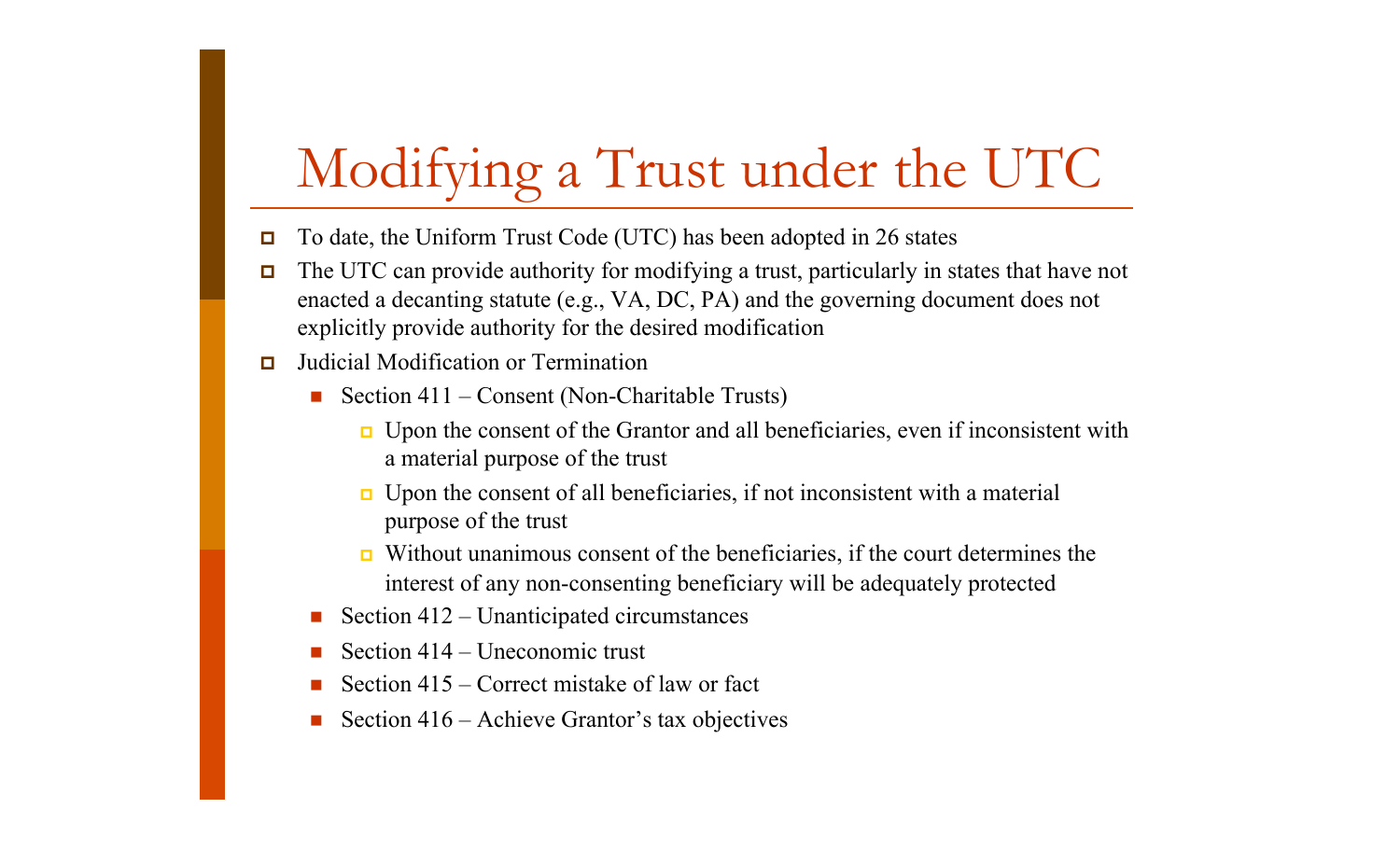# Modifying a Trust under the UTC

- Non-Judicial Modification
	- Section 111 permits "interested persons" to enter into binding non-judicial settlement agreement for certain matters that do not violate a material purpose of the trust (as set forth in Section 411), including:
		- Resignation or appointment of a trustee
		- $\Box$  Transfer of principal place of administration
		- Grant any necessary or desirable powers to trustee
	- Section 417 permits trustee to merge or divide a trust, after notice to the beneficiaries
- Consider including express provisions in the governing document to avoid reliance on the UTC or decanting statute
	- Power to modify trust granted to trust protector or independent trustee (can be limited to certain circumstances, such as for tax purposes or to remove/replace trustee)
	- **Power to change situs, and to merge or divide trust**